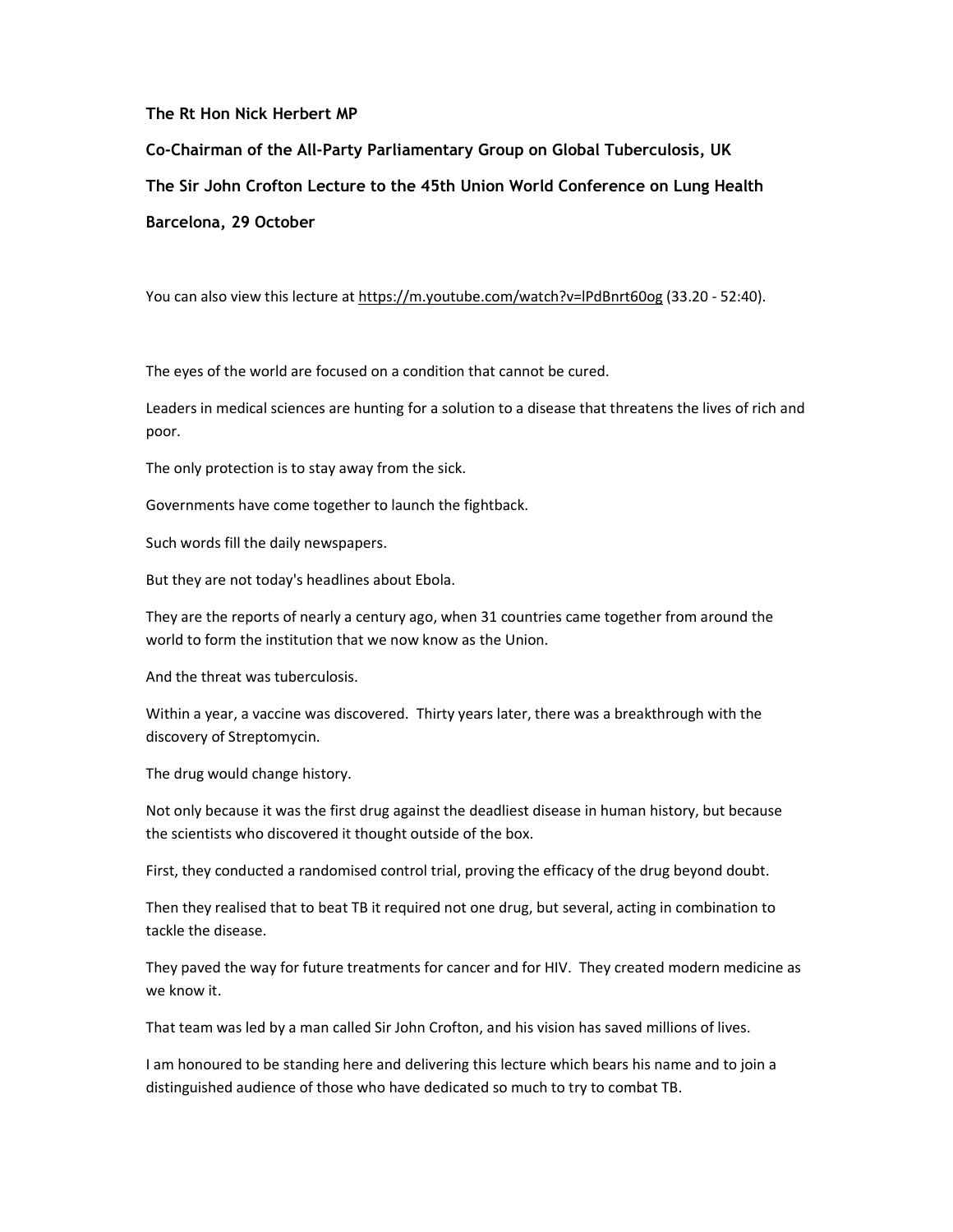Later this evening we will hear singers perform, and we will be reminded that when La Traviata and La Boheme first played in the opera houses of Europe, the portrayal of young women coughing their last breath was unremarkable. The disease accounted for a quarter of all deaths.

Today, most citizens in the West believe that TB is beaten, a disease of the past, with a vaccine and treatment readily available. I thought that when, as a newly-elected Member of Parliament in the UK, I was first told about TB.

How wrong they are. TB has made a terrible comeback. Always a disease of poverty, now linked to HIV-Aids, it remains a killer of millions. And, as we know, there never has been an effective vaccine.

Now this oldest of diseases is producing the newest of threats. Drug-resistant strains now account for a third of all deaths from the disease.

Those with access to advanced healthcare who contract drug-resistant TB face a long and extremely unpleasant course of treatment, but stand a chance of living. For those in less developed countries, it is usually a death sentence.

Last year, a Time magazine cover sensationally declared: "Contagion: why drug resistant TB threatens us all". Now, media attention is on a new threat.

Two months ago, the World Health Organisation declared the Ebola epidemic to be an international public health emergency. But TB was declared an emergency two decades ago. And since then, it has claimed more than 25 million lives.

As new threats like Ebola rightly command concern and attention, we need to remind political leaders that TB still kills as many people every day as Ebola has in total. The world cannot afford to make choices between tackling these terrible diseases - it must fight on every front to beat these epidemics.

Yes, the rate of new cases of TB has been falling worldwide for about a decade, enough to hit the UN's Millennium Development Goal target. Yes, deaths will have nearly halved since 1990.

But as the Stop TB Partnership pointed out this week in response to the latest WHO report, that's the global picture. The figures also show that in Eastern Europe and Central Asia, Africa and the Eastern Mediterranean regions, new TB cases are not decreasing and targets will not be met.

There are still 9 million new TB cases every year, and 1.5 million deaths every year, from this curable disease.

The report confirms that the decline in new cases continues, but at a rate of just 1.5 per cent. That's nothing like the 10 per cent annual reductions which enabled the West to get on top of the disease. If we continue at this rate, we will be waiting another two centuries before we eliminate TB as a pandemic.

The latest WHO report says that 3.3 million people a year who develop TB are being missed by health programmes. Most worryingly, less than a quarter of drug-resistant cases are being detected and less than half of those that are detected are successfully treated.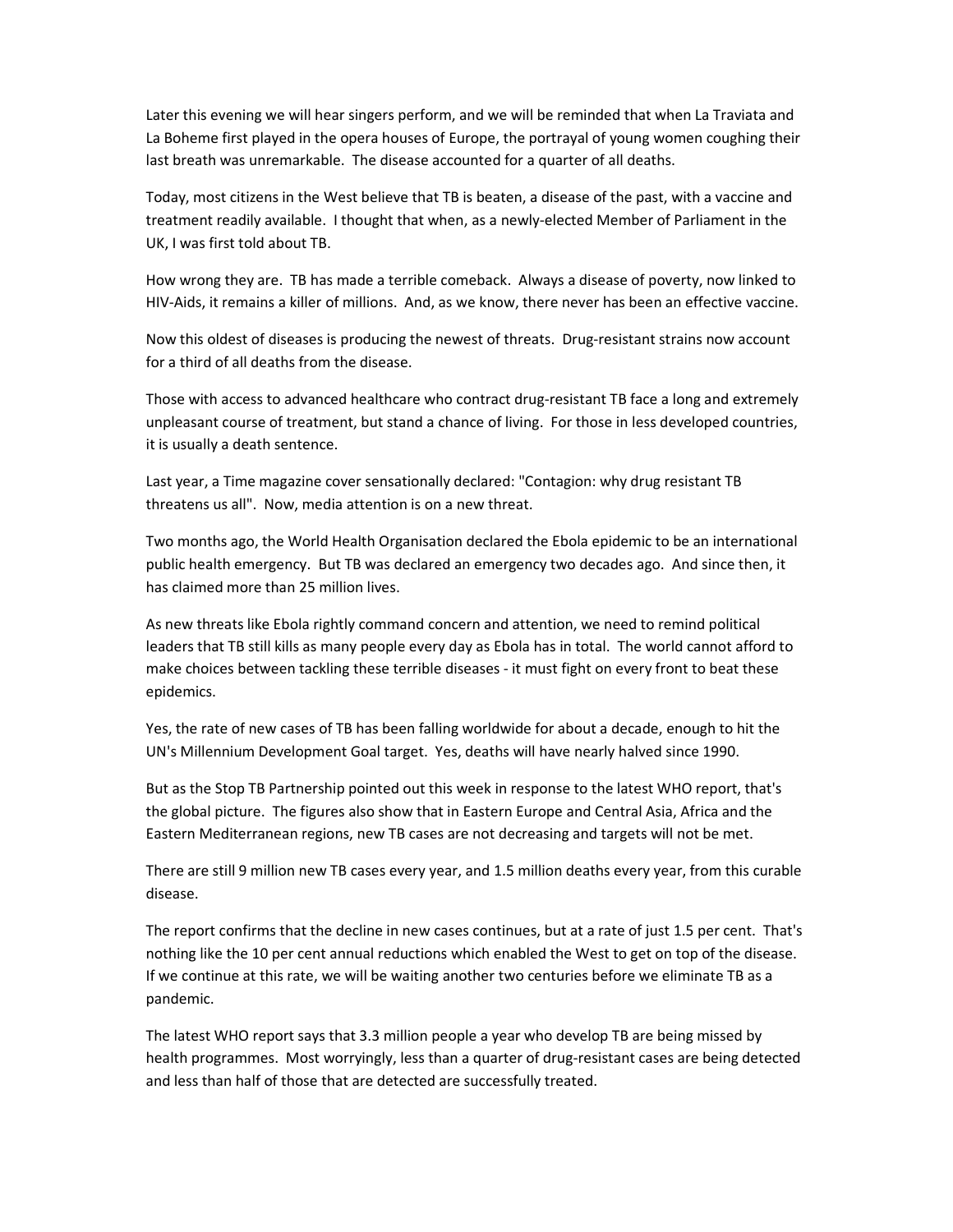It's unsurprising that drug resistance should have occurred. TB is treated with drugs developed over 60 years ago. Long courses of antibiotics, administered in patchy or non-existent healthcare systems, where counterfeit pills are rife, make non-completion of drug regimes a constant risk.

Indeed, the entire apparatus to control TB in high burden countries is pitifully antiquated, with treatment regimens that are long, complicated and with huge side effects, and with a vaccine that is 90 years old. If this had been a disease that had resurged in the West, we would by now have a new vaccine, rapid testing and better drugs.

But there was no commercial market for these life savers, and so the pharmaceutical companies bluntly - had little interest in developing them. Only the intervention of the West through massive aid programmes and partnership funding for research can change this story.

Political commitment and new resources are needed. The Global Fund provides over 80 per cent of all international financing to fight TB. So its replenishment has been crucial. I am proud of £1 billion commitment which the UK has made to the Fund, and many other wealthy countries have also played their full part. But others need to step up to the plate.

And we need to recognise that there's a still a funding gap in the overall fight against TB. According to the WHO, US\$ 2 billion of the US\$ 8 billion needed every year to ensure a full response is missing. So we have a post-2015 WHO strategy which aims to end the TB pandemic by 2035, but right now a quarter of the resources needed are missing, never mind in the years to follow.

It's hard for western leaders to commit money at a time of austerity. But quite apart from the moral obligation, TB is a disease that does not recognise national borders. We have a common interest in fighting it. The rising treatment costs of inaction, particularly in respect of drug-resistant TB, argue for intervention now.

And the tragedy of TB is that it is claiming millions of lives, yet no one is talking about it.

I knew very little about the disease before I saw it for myself. Nine years ago as a newly-elected MP I joined a small group of UK parliamentarians who visited Kenya with a small charity called RESULTS UK.

That visit opened my eyes to a global health catastrophe.

I remember visiting a hospital in Nyanza province where TB patients shared beds and some slept on the floor.

On returning from that trip to Kenya, three of us decided to establish the All Party Parliamentary Group on Global TB.

In the nine years since we established the group, it has made a real difference to the political debate in the UK.

Colleagues in Canada and the United States have similar groups.

This World TB Day we started to reach out to our colleagues in other countries, and we were delighted by the response.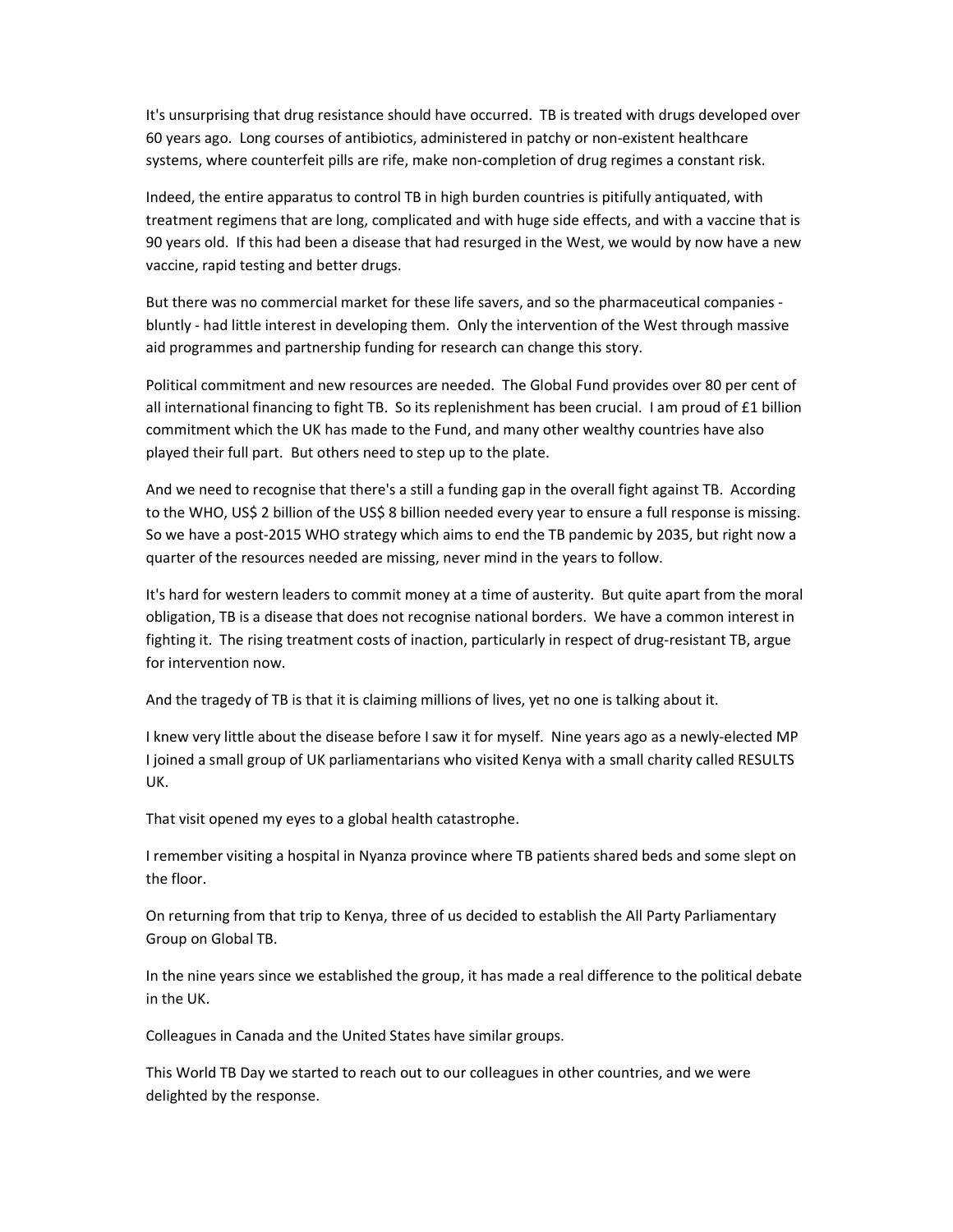Over 170 MPs from across the G7 signed our World TB Day statement calling for an end to the disease.

And that gave us the idea to hold a global summit of parliamentarians.

Thanks to the unstinting support of Jose Castro and the Union, on Monday elected representatives from countries spanning five continents, from the United States, Canada, Brazil the UK, France, India, South Africa, Kenya and Tanzania, met here in Barcelona to discuss the TB epidemic or sent their support.

We heard from Dr Mario Raviglione the World Health Organisation's plan to beat TB - but of the challenge the world faces to meet the new targets.

We heard from Dr Lucica Ditiu of the Stop TB Partnership about the need to step up the response.

And so we agreed to form a new global parliamentary caucus to urge for new action and resources to fight this disease.

And today we are launching this declaration.

We, the undersigned, as political representatives of various peoples of the world, recognising that every man, woman and child should be able to live their lives free from the tyranny of disease, HEREBY DECLARE:

1. That tuberculosis (TB) has killed a greater number of people than any other infectious disease in human history and continues to be responsible for 1.5 million deaths a year, often affecting the most vulnerable, and that it should be a global political priority.

2. That the current rate of progress in combatting TB is too slow, such that the disease will remain a threat to the social and economic wellbeing of millions of citizens around the world for centuries to come, and that accelerating progress against the disease should be recognised by all governments to be in the interests of all.

3. That drug-resistant TB demonstrates a collective failure to address the disease properly, imposing an often unbearable burden of treatment on patients and threatening to set back progress against the disease at the grave cost of millions of lives, and that it should be the focus for urgent action.

4. That the current drugs for TB treatment are inadequate, that vaccines and diagnostics are insufficient, and that the commercial market for pharmaceutical development has failed TB patients.

5. That TB imposes on patients a triple burden, combining the devastating health impact of the disease itself, the harsh burden of treatment, and the isolation of social exclusion driven by stigma and fear, and that these problems should be be addressed holistically by national health programmes.

6. That TB co-infections such as HIV and diabetes compound the challenges faced by patients during treatment, hindering efforts to reduce rates of disease and increasing the mortality and morbidity associated with TB, and that healthcare systems should integrate programmes for key co-infections.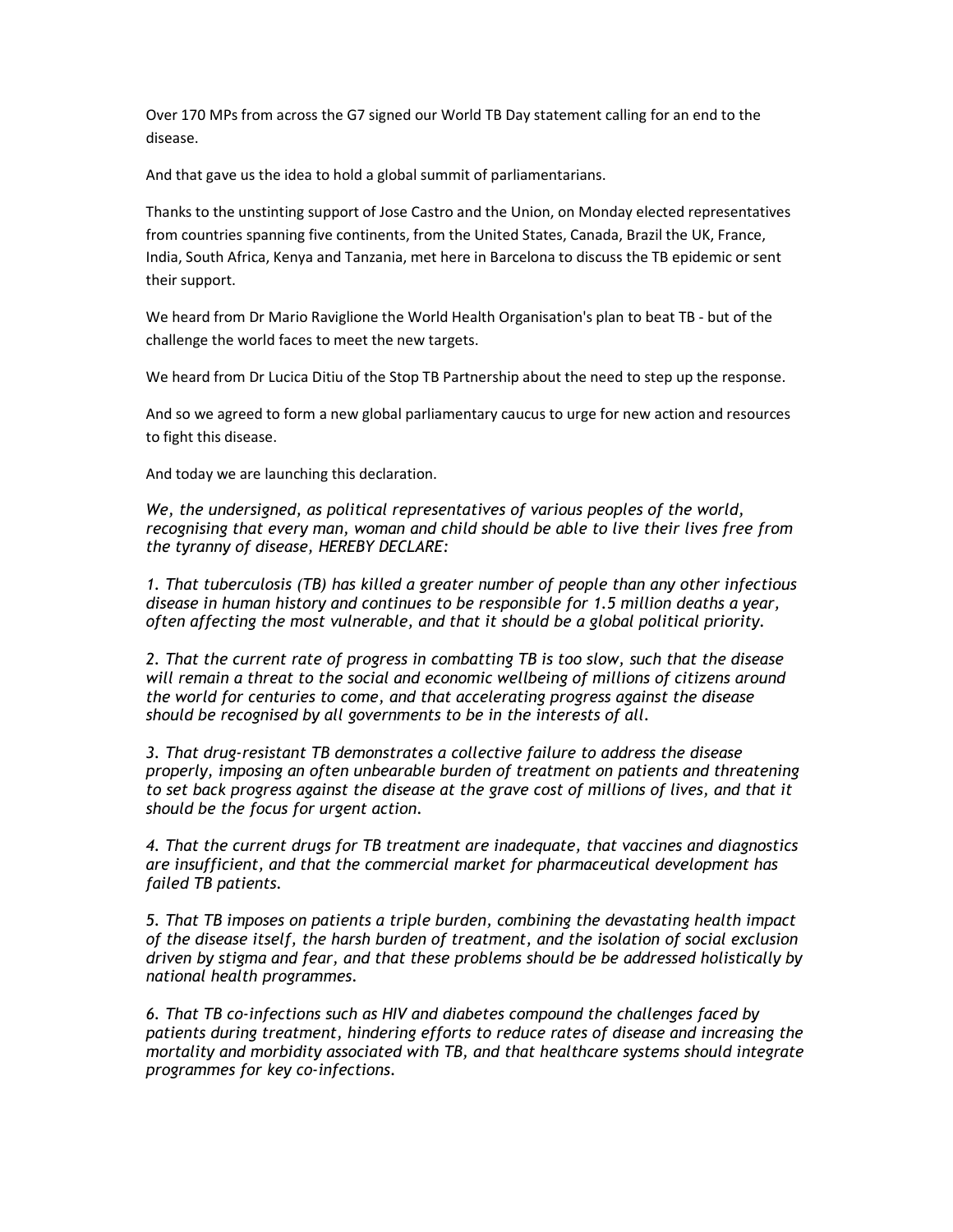We therefore commit to use all the means at our disposal to urge sustained action from our governments, to secure the necessary international and domestic resources to combat TB, and to press for the prioritisation of the disease on political agendas, specifically:

7. To demand that every patient, regardless of who they are, where they live, or their ability to pay, shall have access to quick, accurate diagnosis and high quality treatment, and that TB diagnosis and treatment never results in the impoverishment of patients or their families.

8. To call for a model of research and development that is driven by public health need and will support and enhance existing pipelines of desperately needed new drugs, diagnostics and vaccines, to ensure that new treatments are accessible and affordable for the patients who need them.

9. To insist that patients and vulnerable groups are placed at the heart of the response to the disease, supporting the engagement of communities and civil society groups in every aspect of TB prevention, detection, and treatment, puncturing stigma and giving patients a stronger voice in the response to the epidemic.

And to this effect WE HEREBY AGREE to establish a new global parliamentary caucus to press for a more effective response to the TB epidemic, working with official organisations including the World Health Organisation, UNITAID, the Global Fund, the Stop TB Partnership, the Union and UNAIDS, and with non-governmental organisations across the world, reaching across political and geographical divides and seeking to build commitment in our own countries and beyond, to secure an end to the TB epidemic within a generation.

So that is our declaration.

We plan to meet again at the Union conference in Cape Town next year. By then, we want members of parliament from 100 different countries to have signed this declaration and joined our global parliamentary caucus.

And we need your help to secure their support.

The nations of the world are represented in this room. You are all committed to the fight against TB. Most of you have elected representatives. And ladies and gentlemen, we work for you.

How many of you in this room have lobbied your elected representative?

If you haven't, now is the time to start.

Tell them about TB. Explain to them why it matters. Ask them to raise these issues. Ask them to join our caucus.

If no-one had asked me, nine years ago, I wouldn't be here now.

Ladies and gentlemen, I addressed your conference seven years ago.

And since then, 10 million lives have been lost. We've made some progress. We have an effective new diagnostic tool. For the first time, we have a number of promising drug candidates. For the first time, we've taken a TB vaccine through stage 2 clinical trials. The Global Fund has swung into action.